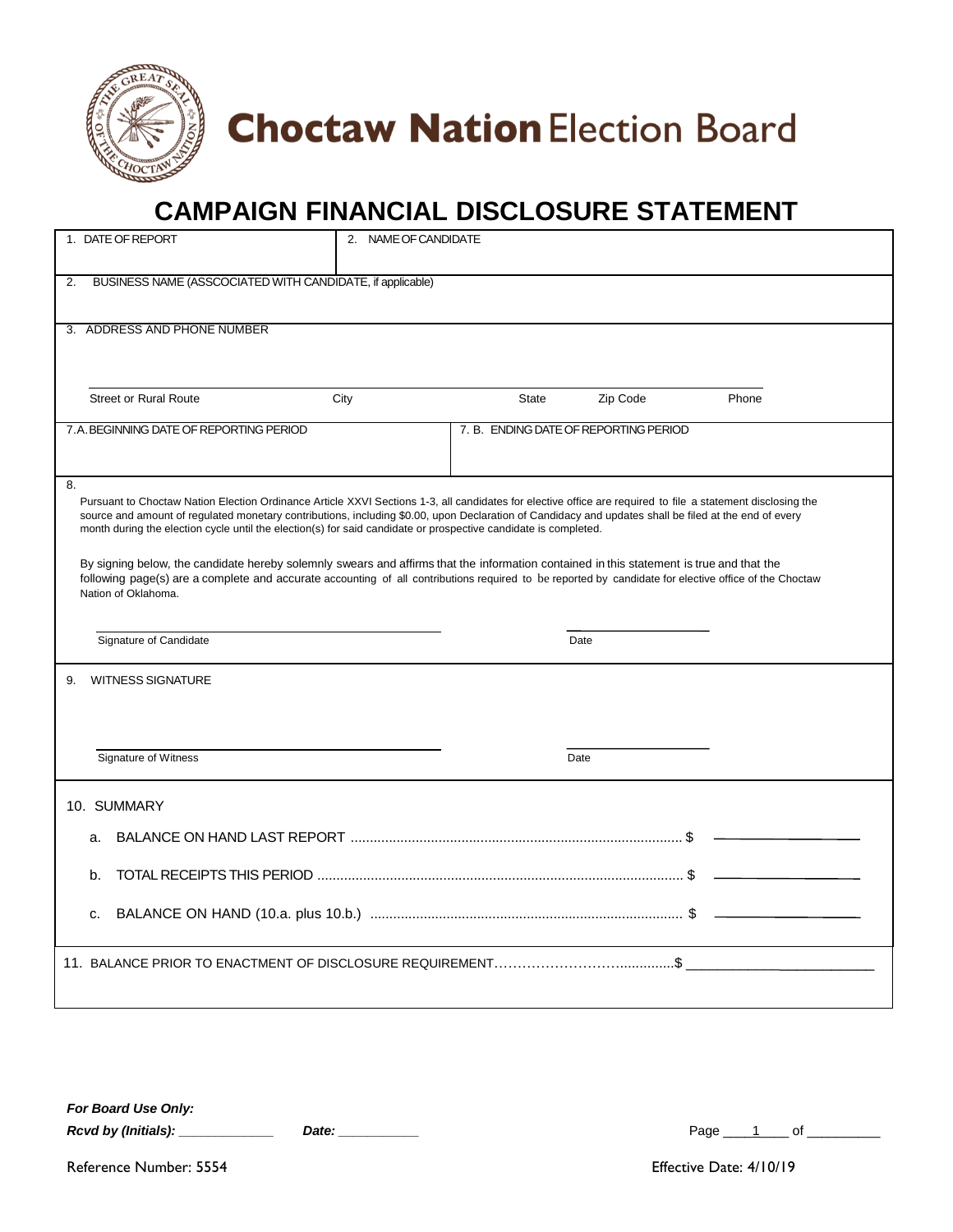

**Choctaw Nation Election Board** 

#### **SUMMARY PAGE**

| 11. CANDIDATE/BUSINESS NAME                           | 12. REPORT COVERING THE PERIOD |     |
|-------------------------------------------------------|--------------------------------|-----|
|                                                       | FROM:                          | TO: |
| <b>MONETARY RECEIPTS</b>                              |                                |     |
| 13. CONTRIBUTIONS (In the amount of \$250.00 or more) |                                |     |
|                                                       |                                |     |

| <b>For Board Use Only:</b> |       |
|----------------------------|-------|
| Rcvd by (Initials):        | Date: |

Reference Number: 5554 **Effective Date: 4/10/19** 

*Page* 2 of \_\_\_\_\_